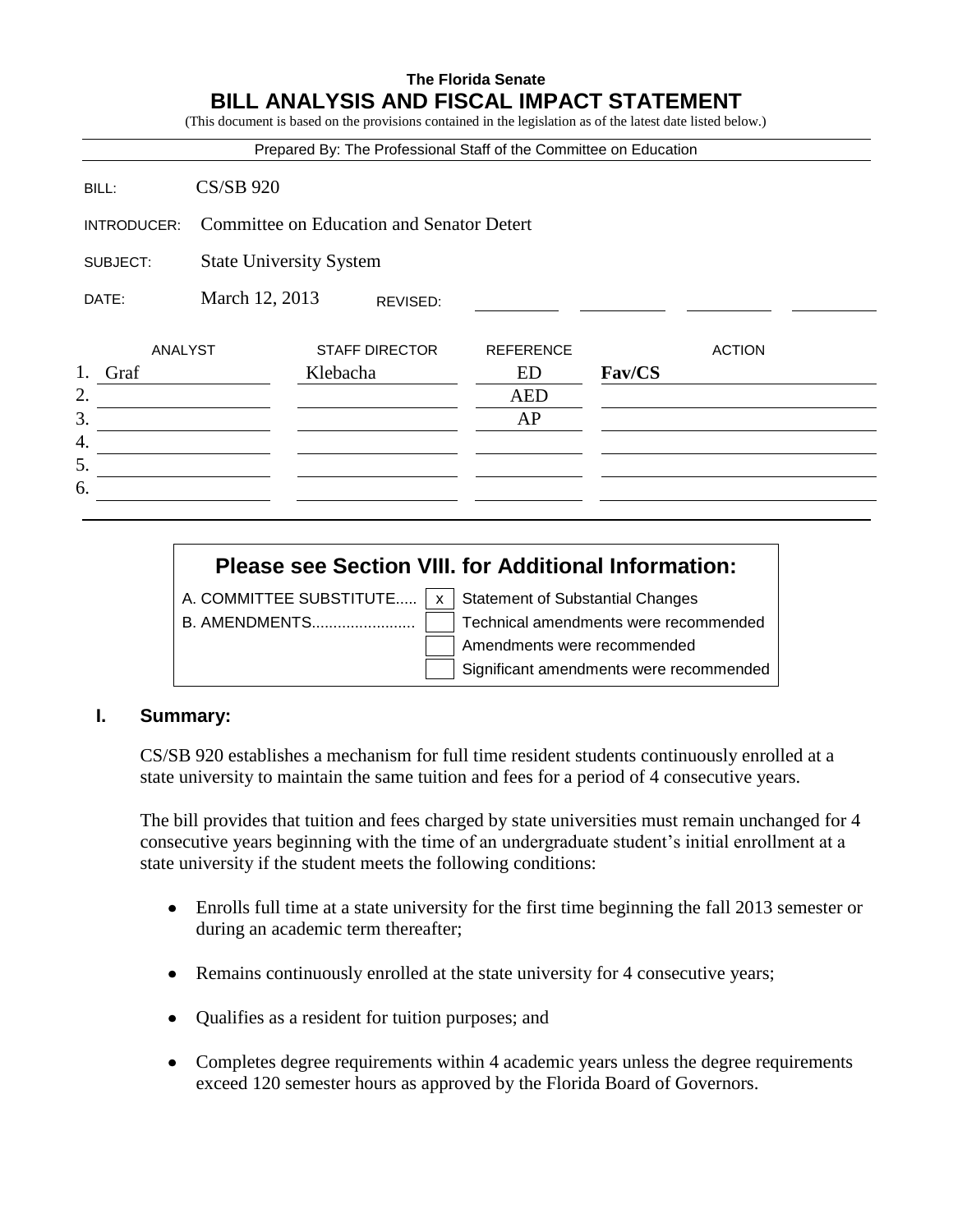The effective date of the bill is July 1, 2013.

The bill amends section 1009.24 of the Florida Statutes.

#### **II. Present Situation:**

#### **State University Tuition**

The Legislature has the authority to establish the resident undergraduate tuition and fee levels.<sup>1</sup>

A student who enrolls in a college credit course at state university is charged tuition and other fees, unless the student is eligible for an exemption or a waiver.<sup>2</sup> The term "tuition" is defined as "the basic fee charged to a student for instruction provided by a public postsecondary educational institution in this state."<sup>3</sup> If the student is not classified as a resident for tuition purposes, he or she must pay an out-of-state fee in addition to tuition.<sup>4</sup>

Each year, the Legislature establishes the resident undergraduate tuition for lower-level and upper-level coursework in the General Appropriations Act. Beginning with the fall 2012 semester, the undergraduate tuition is set at \$103.32 per credit hour for the 2012-2013 fiscal year. <sup>5</sup> Current law specifies that the resident undergraduate tuition per credit hour must increase at the beginning of each fall semester at a rate equal to inflation<sup>6</sup> unless otherwise provided in the General Appropriations Act. Prior to March 1 of each year, the Office of Economic and Demographic Research must report the rate of inflation to the President of the Senate, the Speaker of the House of Representatives, the Governor, and the Board of Governors (BOG) of the State University System (SUS) of Florida. 7 Table 1 shows the resident undergraduate tuition per credit hour established by the Legislature over the last five years.

 $\overline{a}$ 

<sup>7</sup> Section 1009.24(4)(b), F.S.

<sup>&</sup>lt;sup>1</sup> Section 1009.24(4)(a), F.S. On December 30, 2010, the Second Judicial Circuit of Leon County entered summary judgment in favor of the Legislature in the 2007 lawsuit, holding among other things, that the Legislature's power to appropriate SUS funding includes the authority to establish tuition and fee levels. *Graham, et al. v. Atwater and Cretul*, 2010 WL6331974 (Fla.  $2<sup>nd</sup>$  Jud. Cir. 2010). On January 2013, the Supreme Court of Florida upheld the Legislature's authority to set and appropriate for the expenditure of tuition and fees. *Graham, et al. v. Haridopolis, etc, et al.* --- So. 3<sup>rd</sup> ---, 2013 WL362773 (Fla. 2013); *see also* Inside Higher ED, *Florida's Top Court Backs Legislature's Authority to Set Tuition*, <http://www.insidehighered.com/quicktakes/2013/02/01/floridas-top-court-backs-legislatures-authority-set-tuition> (last visited March 09, 2013).

<sup>&</sup>lt;sup>2</sup> Sections 1009.24(1)-(2), 1009.25, and 1009.26, F.S.

<sup>&</sup>lt;sup>3</sup> Section 1009.01, F.S.

<sup>4</sup> Sections 1009.01(2), F.S.; *see also* specific 129, s. 2, ch. 2012-118, L.O.F. and Florida Board of Governors Regulation 7.001(2).

<sup>&</sup>lt;sup>5</sup> Specific Appropriation 129, s. 2, ch. 2012-118, L.O.F.

 $6$  Rate of inflation is defined as the "rate of the 12-month percentage change in the Consumer Price Index for All Urban Consumers, U.S. City Average, All items, or successor reports as reported by the United States Department of Labor, Bureau of Labor Statistics, or its successor for December of the previous year. In the event the percentage change is negative, the resident undergraduate tuition shall remain at the same level as the prior fiscal year." Section 1009.24(4)(b), F.S.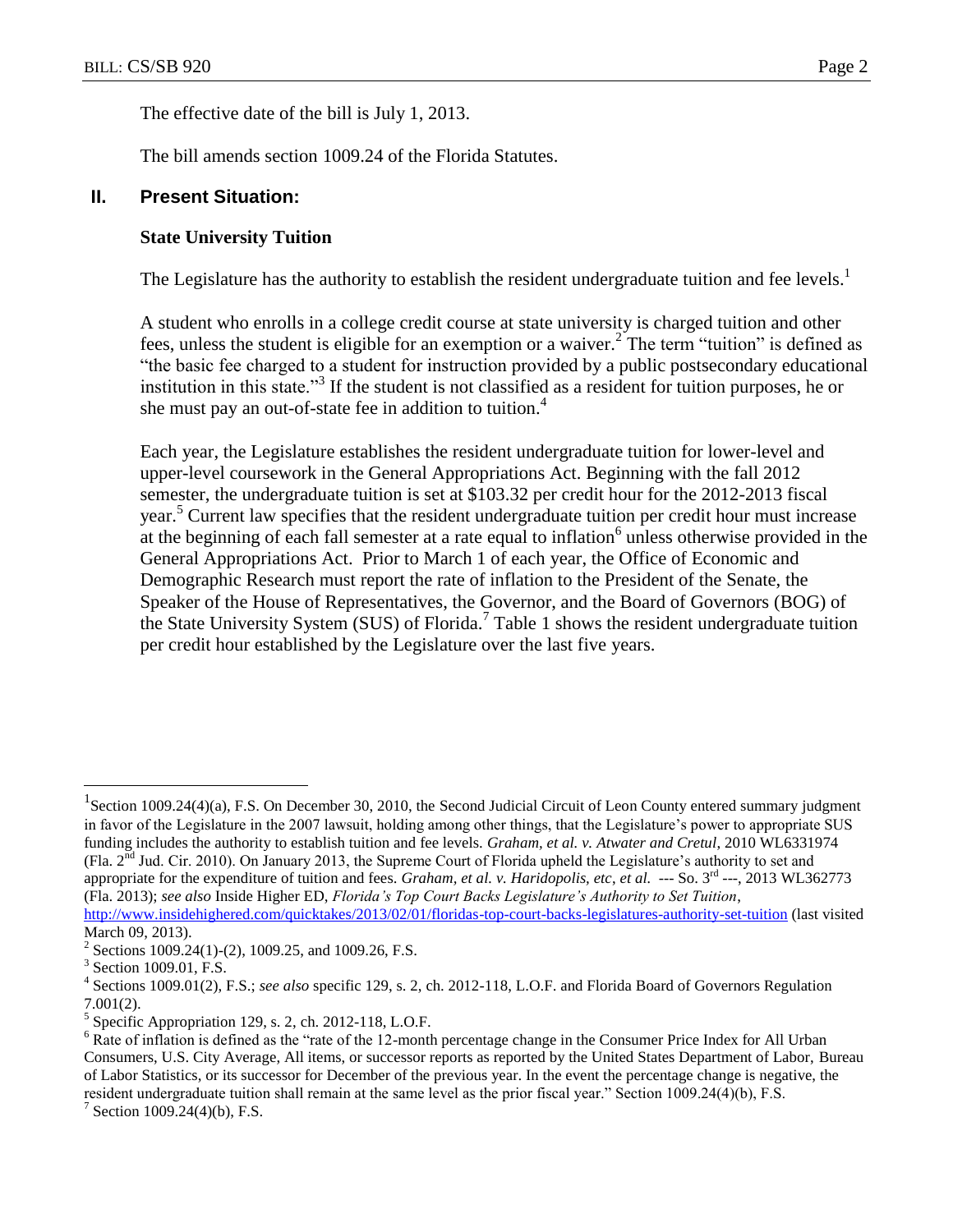| anı<br>١H |  |
|-----------|--|
|           |  |

|                        | 2008-2009  | 2009-2010  | 2010-2011     | $ 2011-2012 2012-2013$ |                                       |
|------------------------|------------|------------|---------------|------------------------|---------------------------------------|
| Resident Undergraduate | $$82.03^8$ | $$88.59^9$ | $$95.67^{10}$ | \$103.32 <sup>11</sup> | $\frac{1}{2}$ \$ 103.32 <sup>12</sup> |
| Tuition                |            |            |               |                        |                                       |

Between 2008-2009 and 2012-2013, undergraduate tuition has increased by 26% resulting in \$140 million in additional revenue.<sup>13</sup>

### **State University Fees**

The Legislature delegates to the BOG the authority to establish certain fees as specified in law.<sup>14</sup> The BOG may further delegate to the university boards of trustees the authority to establish fees to recover the cost of services, fines, and fees. The board of trustees for each state university may establish the following fees subject to the approval of the BOG: activity and service fee, health fee, athletic fee, and tuition differential fee<sup>15</sup>. The Legislature establishes the financial aid fee, Capital Improvement Trust Fund fee, building fee, and distance learning course fee as a specified dollar amount or percent of tuition.<sup>16</sup> In addition, the board of trustees for each state university may assess additional fees upon approval by the BOG.<sup>17</sup> Revenue generated from these fees must be expended as provided in law.<sup>18</sup> Table 2 shows the average fees charged by the state universities over the last five years.<sup>19</sup>

| <b>Fees</b>     | 2008-2009 | 2009-2010 | 2010-2011 | 2011-2012 | 2012-2013 |
|-----------------|-----------|-----------|-----------|-----------|-----------|
| Differential    | \$6.03    | \$8.89    | \$16.43   | \$25.59   | \$41.30   |
| Financial Aid   | \$4.10    | \$4.42    | \$4.78    | \$5.16    | \$5.16    |
| Activity and    | \$10.94   | \$11.37   | \$12.32   | \$12.53   | \$14.41   |
| Service         |           |           |           |           |           |
| Athletic        | \$9.73    | \$10.19   | \$11.12   | \$11.80   | \$10.93   |
| Health          | \$7.13    | \$7.58    | \$9.07    | \$9.50    | \$8.49    |
| Technology      | N/A       | \$4.33    | \$4.75    | \$5.16    | \$5.16    |
| <b>Building</b> | \$2.32    | \$2.32    | \$2.32    | \$2.32    | N/A       |
| Capital         | \$2.44    | \$2.44    | \$2.44    | \$2.44    | \$6.56    |
| Improvement     |           |           |           |           |           |

Table 2.

 $\overline{a}$  $8$  Specific Appropriation 151, s. 2, ch. 2008-152, L.O.F.

<sup>11</sup> Specific Appropriation 119, s. 2, ch. 2011-69, L.O.F.

<sup>17</sup> Section 1009.24 (14), F.S.

<sup>18</sup> Section 1009.24, F.S.

<sup>9</sup> Specific Appropriation 138, s. 2, ch. 2009-81, L.O.F.

 $^{10}$  Specific Appropriation 132, s. 2, ch. 2010-152, L.O.F.

 $12$  Specific Appropriation 129, s. 2, ch. 2012-118, L.O.F.

<sup>13</sup> Florida Board of Governors, *2013 Agency Legislative Bill Analysis for SB 920* (Feb. 28, 2013), at 2.

<sup>&</sup>lt;sup>14</sup> Section 1009.24(4), (7)-(13), and (15)-(17), F.S.

<sup>&</sup>lt;sup>15</sup> Tuition differential is defined as the "supplemental fee charged to a student by a public university in this state." The amount of this fee for undergraduate courses is limited to the extent that the "aggregate sum of undergraduate tuition and fees, including the tuition differential [fee] may not exceed the national average of undergraduate tuition and fees at 4-year degree-granting public postsecondary educational institutions." Sections 1009.01(3) and 1009.24(16)(b)4., F.S.

<sup>16</sup> Section 1009.24(4), (7)-(13), and (15)-(17), F.S.; *see also* Florida Board of Governors Regulations 7.001(6) and (14) and 7.003(4), (5), (16), (17), and (23).

<sup>&</sup>lt;sup>19</sup> Florida Board of Governors, 2013 Agency Legislative Bill Analysis for SB 920 (Feb. 28, 2013), at 1.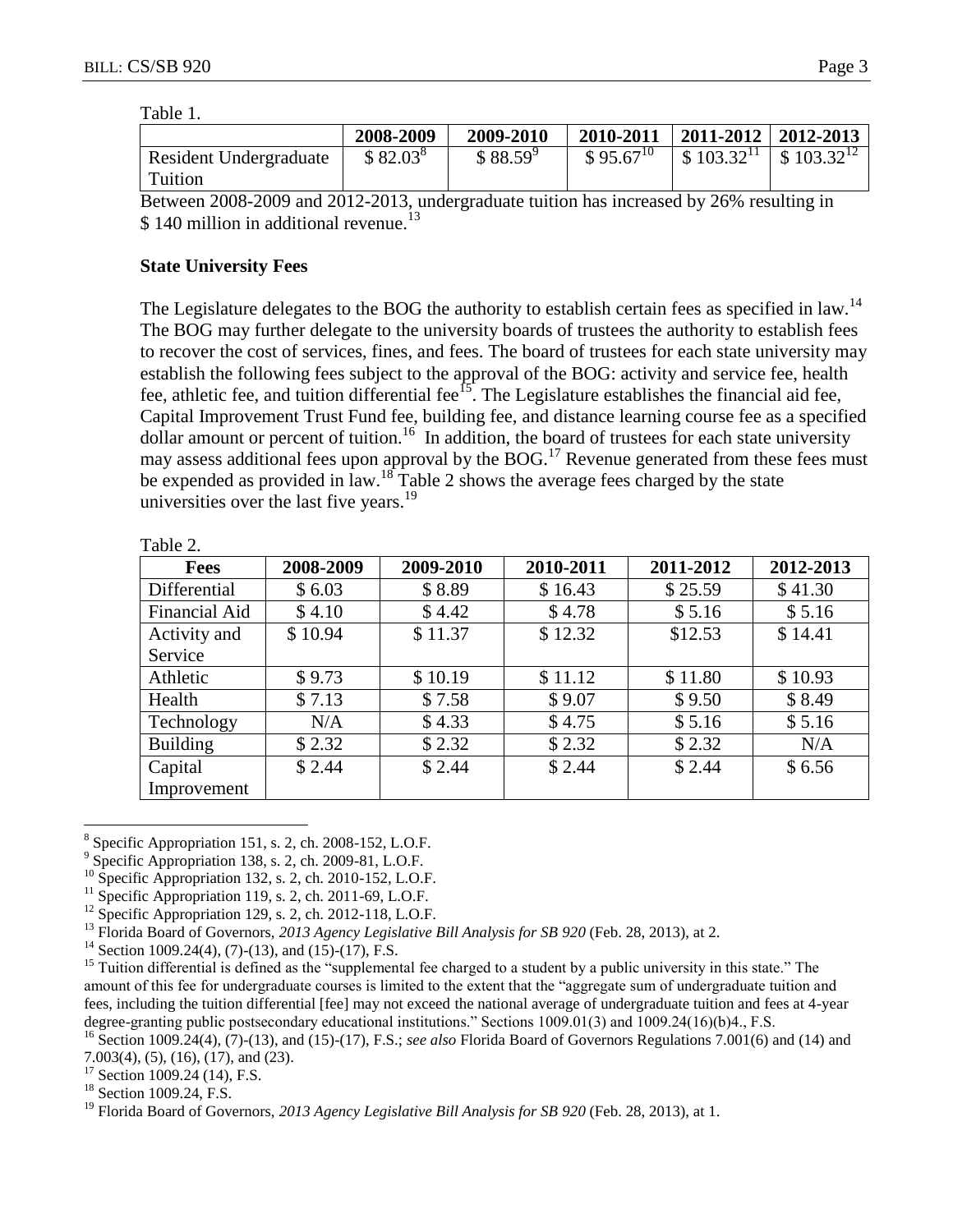## **III. Effect of Proposed Changes:**

Given that the average college freshman, nationally, takes more than five and a half years to graduate, a growing number of colleges are trying to entice students to graduate in 4 years by employing a variety of methods including, but not limited to, keeping tuition flat over the 4-year period.<sup>20</sup> In Florida, graduation rates for first-time-in-college full time degree-seeking students vary widely across Florida's state universities. Table 3 shows that the four-year graduation rate ranges between 59% at the University of Florida to 11% at Florida Agricultural and Mechanical University.<sup>21</sup>

| <b>University</b>                | <b>Four-Year Graduation</b> | <b>Six-Year Graduation</b> |  |
|----------------------------------|-----------------------------|----------------------------|--|
|                                  | (Fall 2005 students who     | (Fall 2005 students who    |  |
|                                  | graduated in four years)    | graduated in six years)    |  |
| University of Florida            | 59%                         | 84%                        |  |
| Florida State University         | 49%                         | 74%                        |  |
| New College of Florida           | 50%                         | 68%                        |  |
| University of Central Florida    | 34%                         | 63%                        |  |
| University of South Florida-     | 25%                         | 52%                        |  |
| Main Campus                      |                             |                            |  |
| University of North Florida      | 23%                         | 50%                        |  |
| University of West Florida       | 23%                         | 48%                        |  |
| Florida Gulf Coast University    | 24%                         | 45%                        |  |
| Florida Atlantic University      | 17%                         | 43%                        |  |
| Florida International University | 16%                         | 43%                        |  |
| Florida Agricultural and         | 11%                         | 40%                        |  |
| <b>Mechanical University</b>     |                             |                            |  |

|--|

## **State University Tuition**

 $\overline{a}$ 

CS/SB 920 incentivizes undergraduate students to graduate timely by requiring that the tuition charged by state universities must remain unchanged for 4 consecutive years beginning with the time of an undergraduate student's initial enrollment at a state university if the student meets the following conditions:

Enrolls full time at a state university for the first time beginning the fall 2013 semester or during an academic term thereafter;

<sup>&</sup>lt;sup>20</sup> "To qualify for a guarantee program, students are typically required to complete at least 30 credit [hours] each academic year, meet regularly with advisors, and take required courses." CNN, *Colleges Offer Four-Year Graduation Guarantees*, <http://money.cnn.com/2013/03/05/pf/college/graduation-guarantees/index.html> (last visited March 9, 2013); *see also* U.S. News & World Report, *More Schools Debut Tuition Guarantee Programs*, [http://www.usnews.com/education/best](http://www.usnews.com/education/best-colleges/paying-for-college/articles/2012/02/22/more-schools-debut-tuition-guarantee-programs)[colleges/paying-for-college/articles/2012/02/22/more-schools-debut-tuition-guarantee-programs](http://www.usnews.com/education/best-colleges/paying-for-college/articles/2012/02/22/more-schools-debut-tuition-guarantee-programs) (last visited March 10, 2013).

<sup>21</sup> Telephone interview with staff, Office of Program Policy Analysis and Government Accountability (March 11, 2013); *see also* E-mail, Office of Program Policy Analysis and Government Accountability, *State University System of Florida: University Profiles* (Sept. 18, 2012), on file with the Committee on Education staff.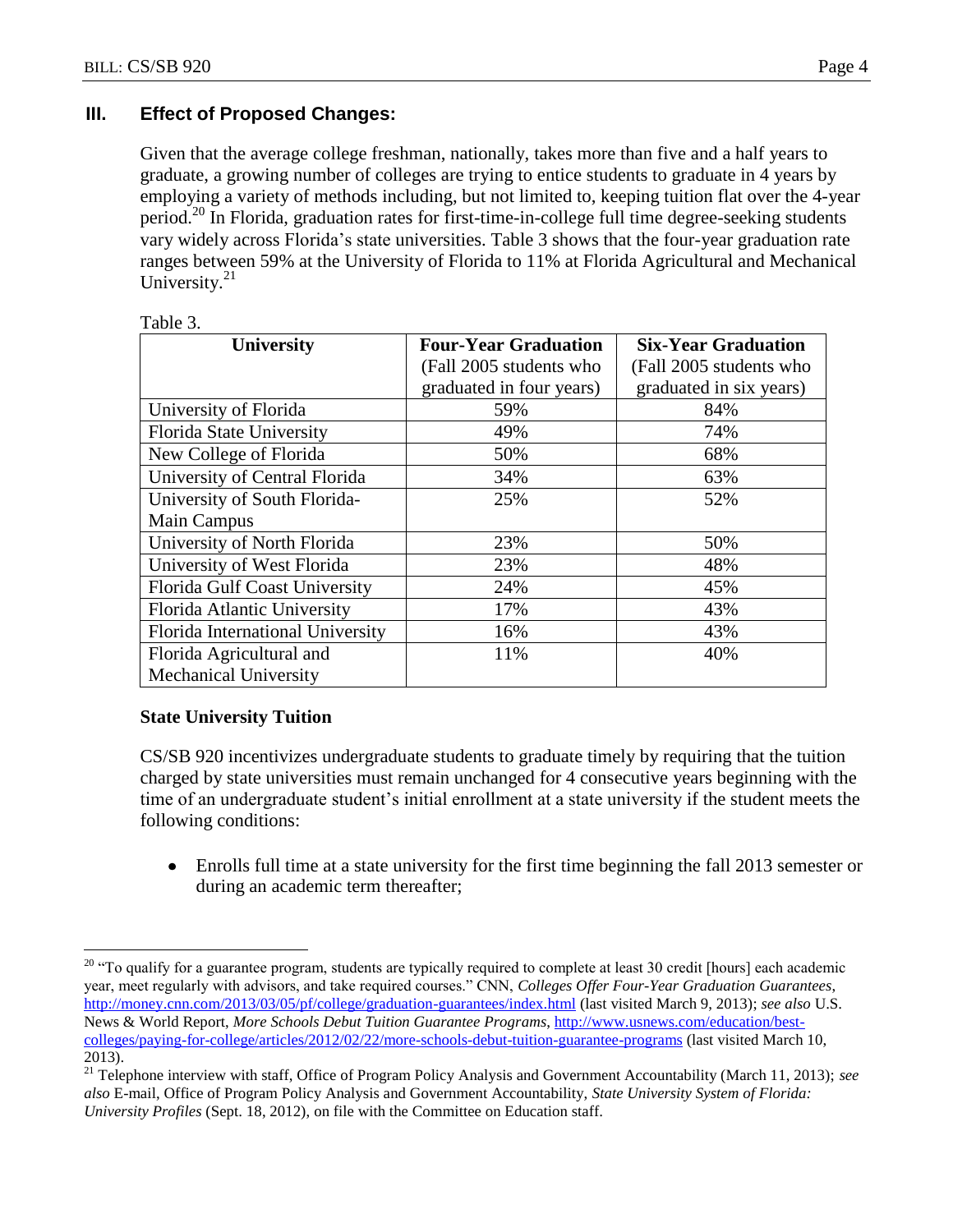- Remains continuously enrolled at the state university for 4 consecutive years;  $\bullet$
- Qualifies as a resident for tuition purposes; and  $\bullet$
- Completes degree requirements within 4 academic years unless the degree requirements exceed 120 semester hours as approved by the  $BOG^{22}$ .

To utilize the incentive of fixed tuition and fees, the students may need to take 30 credit hours annually to graduate in 4 years. Currently, to receive state financial aid awards, students must earn 12 credit hours per term.<sup>23</sup>

#### **State University Fees**

If a student meets the requirements for fixed tuition, as provided in the bill, the fees charged by a state university for that student must also remain unchanged for 4 consecutive years thus giving students and parents the ability to plan ahead for the total cost of undergraduate education.

The bill may impact the state universities that have a higher concentration of full time students (e.g., New College of Florida, University of Florida, Florida Agricultural and Mechanical University, and Florida State University) more than the state universities that have fewer full time students (e.g., Florida Atlantic University and Florida International University) relative to part time students. Table 4 shows the percentage of full time and part time undergraduate attendance for each state university.<sup>24</sup>

| <b>University</b>                | <b>Full Time Attendance</b> | <b>Part Time Attendance</b> |
|----------------------------------|-----------------------------|-----------------------------|
|                                  | (Fall 2011)                 | (Fall 2011)                 |
| New College of Florida           | 100%                        |                             |
| University of Florida            | 93%                         | 7%                          |
| Florida Agricultural and         | 91%                         | 9%                          |
| <b>Mechanical University</b>     |                             |                             |
| Florida State University         | 90%                         | 10%                         |
| Florida Gulf Coast University    | 81%                         | 19%                         |
| University of Central Florida    | 75%                         | 25%                         |
| University of South Florida-     | 73%                         | 27%                         |
| Main Campus                      |                             |                             |
| University of North Florida      | 73%                         | 27%                         |
| University of West Florida       | 72%                         | 28%                         |
| Florida International University | 65%                         | 35%                         |
| Florida Atlantic University      | 62%                         | 38%                         |

Table 4.

 $\overline{a}$ 

<sup>22</sup> Section 1007.25(8), F.S.; *see also* Florida Board of Governors Regulation 8.014.

 $^{23}$  Section 1009.40(1)(b)1.b., F.S. To renew the Florida Bright Futures Scholarship Program, students must earn "at least 24 semester credit hours or the equivalent in the last academic year in which the student earned a scholarship if the student was enrolled full time." Section 1009.532(1)(a), F.S.

<sup>24</sup> E-mail, Office of Program Policy Analysis and Government Accountability, *State University System of Florida: University Profiles* (Sept. 18, 2012), on file with the Committee on Education staff.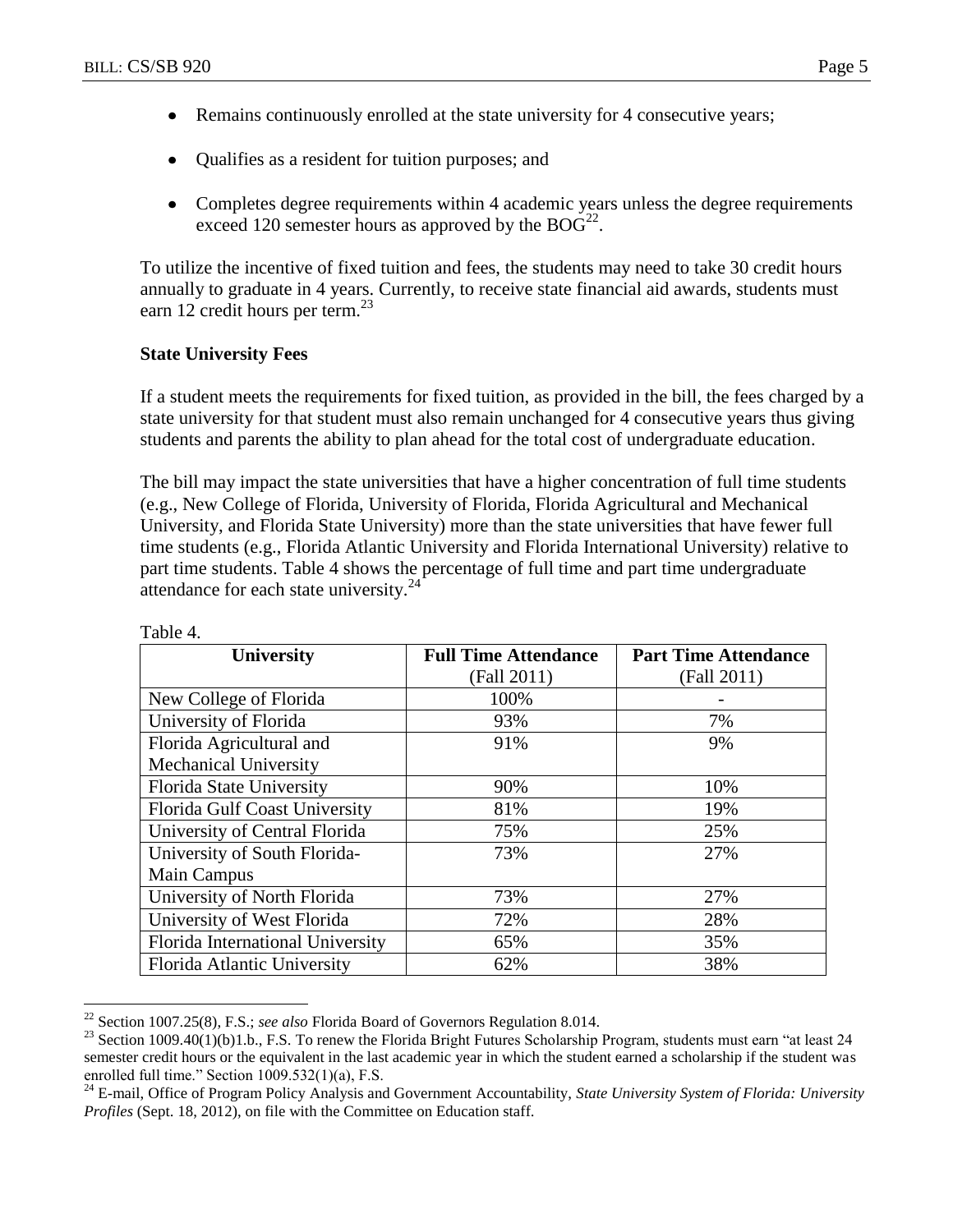However, students who utilize the incentive of fixed tuition and fees for 4 years and graduate within 4 years or as approved by the BOG, will free-up university classroom space. As a result, the state universities may be able to enroll new students more frequently.

The bill does not extend the fixed tuition and fee incentives to students enrolled in baccalaureate degree programs at the Florida College System (FCS) institutions, students who transfer from a FCS institution to a state university, and part time students at state universities.

## **IV. Constitutional Issues:**

A. Municipality/County Mandates Restrictions:

None.

B. Public Records/Open Meetings Issues:

None.

C. Trust Funds Restrictions:

None.

### **V. Fiscal Impact Statement:**

A. Tax/Fee Issues:

None.

 $\overline{a}$ 

B. Private Sector Impact:

For students and the students' families, fixed tuition and fees for 4 years will allow for planning ahead for the total costs of an undergraduate education. Additionally, students who graduate timely may incur less financial debt and enter the workforce sooner than students who take longer to complete degree requirements.

C. Government Sector Impact:

To implement the provisions of the bill, the BOG estimates that the state universities may lose approximately \$75 million in undergraduate tuition and fee revenues for the next 4 years.<sup>2</sup>

Additionally, the state universities will need to modify the student and accounting and billing systems to track students from different cohorts and charge such students tuition and fees based on the students' cohort. The fiscal impact regarding modifying the systems is indeterminate.<sup>26</sup>

<sup>25</sup> Florida Board of Governors, *2013 Agency Legislative Bill Analysis for SB 920* (Feb. 28, 2013), at 4.

<sup>&</sup>lt;sup>26</sup> Florida Board of Governors, 2013 Agency Legislative Bill Analysis for SB 920 (Feb. 28, 2013), at 4.